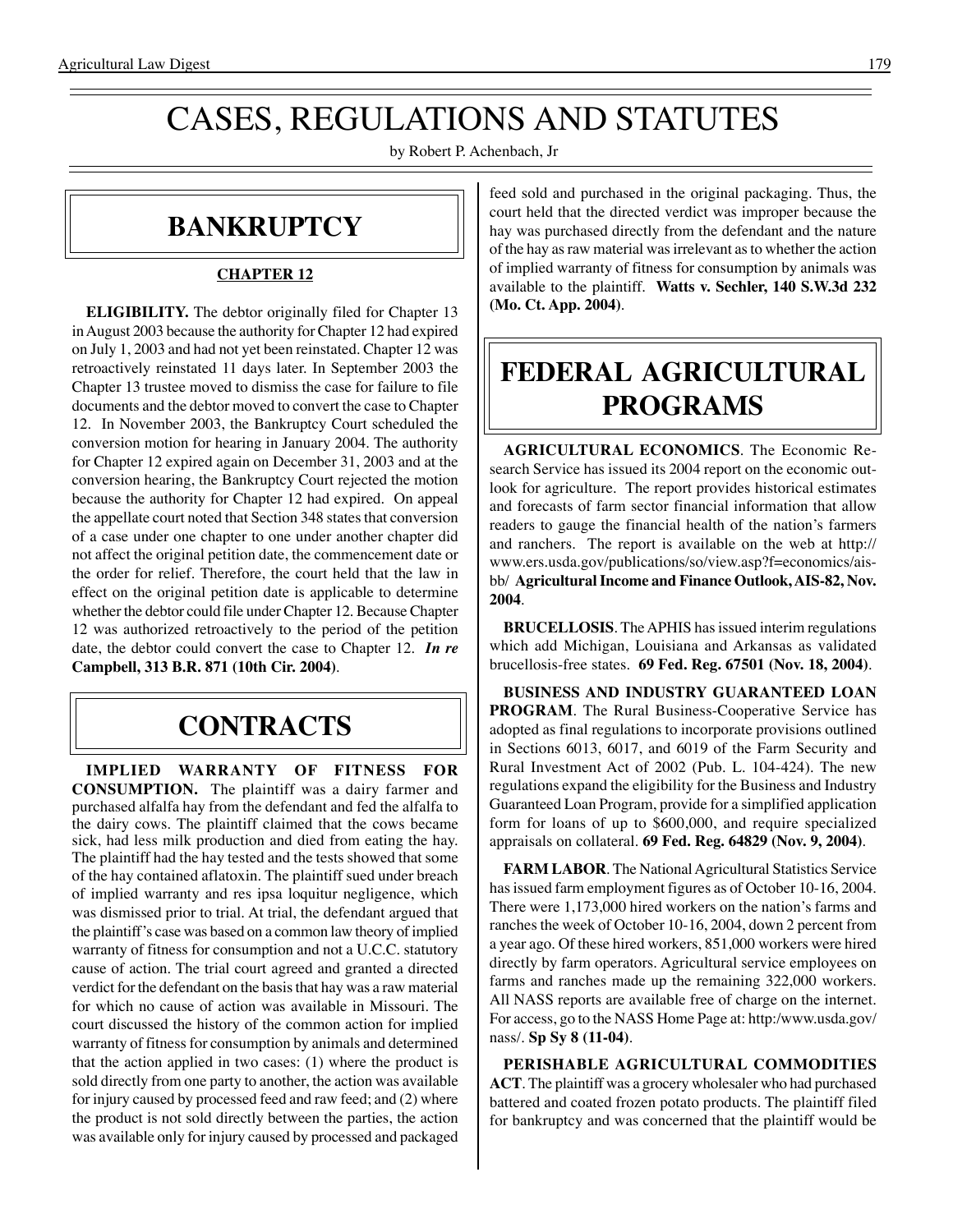subject to the PACA trust for the battered and frozen potato products purchased but not paid for. Under 2003 USDA regulations, battered and coated potato products were defined as fresh vegetables. The plaintiff filed suit to have the new regulations declared invalid. The court first upheld the plaintiff's ability to bring the suit even though the plaintiff failed to object to the new regulations. The court then examined the regulations to see if they were authorized by and consistent with the PACA provisions. The court found that PACA did not provide a definition of fresh vegetables but appeared to intend a broad definition in that it referred to vegetables of "every kind and character." The court held that the inclusion of battered and coated potato products in the definition of fresh vegetables did not exceed the authority of PACA and was a reasonable interpretation of the statute by the USDA. The court noted that the main purpose of PACA was to protect producers and the expansive definition of fresh vegetables was in keeping with that purpose. **Fleming Companies, Inc. v. USDA, 322 F. Supp.2d 744 (E.D. Tex. 2004)**.

## **FEDERAL ESTATE AND GIFT TAXATION**

**ADMINISTRATIVE EXPENSES**. The decedent's estate consisted mainly of a right to receive large annual payments of a lottery prize won by the decedent. Although the decedent had established a trust which was to pay the estate taxes owed on the lottery payments, the trust was insufficient to pay the entire estate tax; therefore, the estate borrowed the remaining amount. The loan was to be repaid from future lottery prize installments. The estate claimed a deduction for the interest paid in the first year and filed a protective refund claim based on the estimated interest to be paid on the estate tax loan in future years. The IRS argued that the interest was not deductible because the estate failed to demonstrate that the loan was required for estate property administration. The estate argued that the loan was necessary because most of the estate assets were future payments and the current assets were insufficient to pay the estate tax. The estate also argued that the lottery payments could not be sold, although they could be assigned, and the estate's judgment as to the best actions to preserve the estate should be upheld. The court held that, under Pennsylvania law, the right to the lottery installments could be sold or assigned; therefore, the burden was on the estate to prove that the choice of the loan was necessary. The court indicated that the best argument for the estate was that the sale of the right to receive lottery payments was similar to a forced sale of stock; however, the court held that the estate had not provided evidence to support that argument. **Rupert v. United States, 2004-2 U.S. Tax Cas. (CCH) ¶ 60,492 (M.D. Pa. 2004)**.

**GROSS ESTATE**. The decedent was the remainder beneficiary of two trusts established by the decedent's sister for the sister's benefit. The trusts provided for termination of the trusts at the decedent's death and distribution of the trust assets under the sister's will. The sister's will provided for distribution of the sister's estate by passing one-half of the estate to the

decedent. The sister predeceased the decedent and the decedent became the beneficiary of the trusts and one-half of the sister's separate property. At the death of the decedent, the IRS claimed that the decedent's estate included one-half of the trusts' principal in that the sister's will bequeathed one-half of her estate to the decedent. The decedent's estate argued that the trust property did not pass to the decedent because the will bequest was to the decedent and not to the decedent's estate, and because the decedent did not survive the termination of the trusts, the trust property passed under the trusts' provisions to third parties. The court agreed with the estate's argument and held that the sister did not intend for any of the trusts' property to pass to the decedent or the decedent's estate; therefore, none of the trusts' property was included in the decedent's estate for federal estate tax purposes. **Cameron v. United States, 2004-2 U.S. Tax Cas. (CCH) ¶ 60,491 (W.D. Pa. 2004)**.

**VALUATION**. The decedent owned two retirement accounts containing stock which passed under the estate to heirs. The estate argued that the value of the two accounts should be reduced to reflect the income tax liabilities incurred by the beneficiaries. The court considered the accounts as a collection of the assets, the stock included in the accounts, and not as single assets in themselves. Therefore, a willing buyer of the stock would not have any income tax liability and the income tax liability of the beneficiaries would not effect the value of the stock to a willing buyer. The court noted that, under I.R.C.§  $691(c)$ , the beneficiaries were entitled to an income tax deduction for estate tax attributable to an asset received by inheritance. **Estate of Smith v. Comm'r, 2004-2 U.S. Tax Cas. (CCH) ¶ 60,493 (5th Cir. 2004),** *aff'g***, 2004-1 U.S. Tax Cas. (CCH) ¶ 60,476 (S.D. Tex. 2004)**.

## **FEDERAL INCOME TAXATION**

**AUTOMOBILE EXPENSES**. The U.S. Supreme Court has denied certiorari in the following case. The taxpayer operated a music entertainment business which involved a band which performed for a fee. The taxpayer claimed a deduction for expense method depreciation and travel expenses for the van. The deductions were disallowed because the taxpayer failed to provide substantiation of the business use of the van and the business purpose for the expenses and because the van was placed in service in a personal activity in a prior taxable year. **Kay v. Comm'r, T.C. Memo. 2002-197,** *aff'd***, 2004-2 U.S. Tax Cas. (CCH) ¶ 50,405 (5th Cir. 2003)**.

**BAD DEBTS**. The taxpayer was an eye surgeon who owned a corporation which operated an eye clinic. The corporation hired a business manager and the taxpayer created other corporations with the manager to provide management services to other clinics and to operate an art gallery. The taxpayer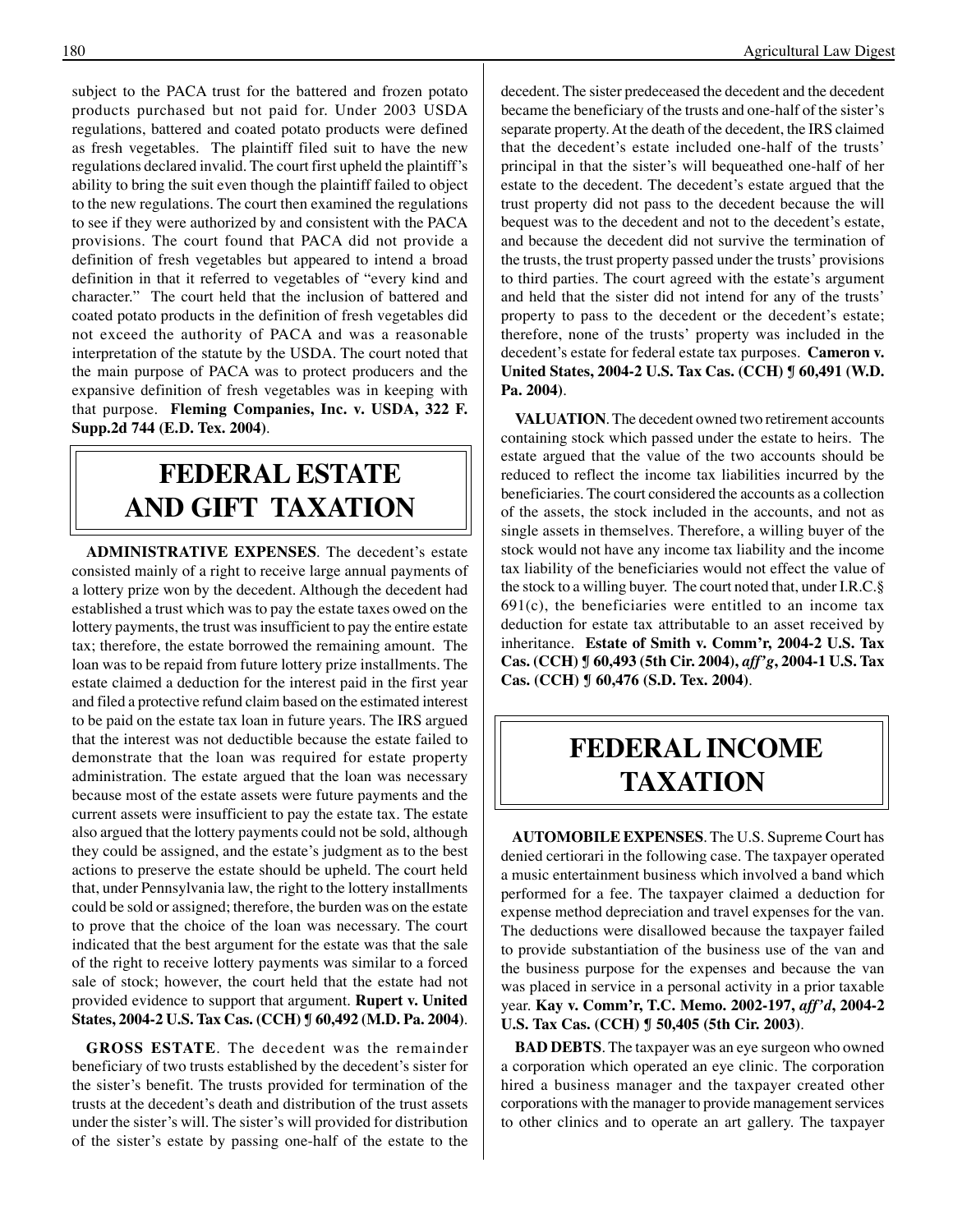provided all of the assets for the corporations and claimed that the taxpayer expected the manager to reimburse the taxpayer for the manager's share of the assets contributed to the corporation. The manager did pay some interest but did not make any principal payments to the taxpayer. The manager was eventually fired for refusing to follow the taxpayer's orders and the taxpayer claimed bad debt deductions for the amounts not paid by the manager. The taxpayer argued that (1) the firing of the manager made the debts worthless, although the taxpayer did negotiate a settlement with the manager and (2) the debt was worthless because the manager was insolvent. The court held that the taxpayer failed to demonstrate that the firing of the manager was sufficient to make the debt worthless, the manager was not insolvent before the year the debt was claimed to be worthless, the taxpayer had no reasonable expectation of collecting on the debt in the future, and the taxpayer took sufficient, reasonable steps to collect on the debt. **John v. Comm'r, T.C. Memo. 2004 257**.

**CAPITAL ASSETS**. The taxpayer won a state lottery prize which was payable in annual installments over 25 years. The taxpayer received the first five installments and reported each as ordinary income. The taxpayer assigned the rights to the remaining payments in exchange for a lump sum payment which was reported as capital gains by the taxpayer. The court held that, consistent with many previous cases, the right to receive the lottery payments was not a capital asset but was taxable as ordinary income the same as the installment payments. **Wolman v. Comm'r, T.C. Memo. 2004-262**.

**DEPENDENTS**. The taxpayer was divorced and the divorce decree provided that the taxpayer and former spouse were to share the federal dependency exemptions by claiming the exemptions on alternate tax years. The taxpayer claimed dependent exemptions for two of the children and attached a copy of the divorce decree to the income tax return. The taxpayer did not obtain a Form 8332 from the former spouse and argued that the attachment of the divorce decree satisfied the requirements of Form 8332. The court held that the divorce decree did not satisfy the requirements because the decree did not state the specific tax years in which the taxpayer could claim the exemptions and the decree was not signed by the taxpayer or former spouse. **Allsopp v. Comm'r, T.C. Summary Op. 2004-154**.

**EARNED INCOME TAX CREDIT**. The taxpayer was the father of two children and lived with the taxpayer's parent during the tax year involved. The taxpayer was employed and provided some support for the children but the parent had a higher income and provided the home without charge. Although the court noted that the taxpayer provided credible testimony as to the taxpayer's support for the children, the court upheld the IRS denial of the dependency exemption for the taxpayer because the taxpayer failed to provide evidence of the value of the use of the parent's home or the total value of all support. In addition, the court held that the taxpayer could not claim the earned income tax credit for the children

because the parent was an "eligible individual" and earned more income in the tax year involved. **Lear v. Comm'r, T.C. Memo. 2004-253**.

The taxpayer was married but lived separately from the spouse. The couple had one child who lived with the spouse continually since birth. The New York Family Court issued an order requiring the taxpayer to pay weekly child support but did not include any provision as to which parent could claim the federal dependency exemption. Both the taxpayer and spouse claimed the child as a dependent on their income tax returns. The spouse did not fill out a Form 8332 release of the right to claim the dependency exemption. The court held that the taxpayer could not claim the child as a dependent on the taxpayer federal income tax return. **Wells v. Comm'r, T.C. Summary Op. 2004-153**.

**EMPLOYEE BENEFITS**. Under I.R.C. § 106(a), the gross income of an employee does not include employer-provided coverage under an accident or health plan. Thus, premiums and other amounts that an employer pays on behalf of an employee to an accident or health plan are not included in gross income. Treas. Reg. §1.106-1 provides that the exclusion from gross income extends to contributions which the employer makes to an accident or health plan on behalf of the employee and the employee's spouse or dependents, as defined in I.R.C. § 152. The definition of dependent in I.R.C. § 152 was changed by the Working Families Tax Relief Act of 2004 (WFTRA), Pub. L. No. 108-311, 118 Stat. 1166. Because the reference to "dependents" under Section 106 appears only in the regulations under that section and not in the statute itself, Congress made no conforming amendments to Section 106 in WFTRA; therefore, the definition in the regulations differs from the definition in the statute. The IRS has announced that the definition in the Section 106 regulations will remain in effect until conforming amendments can be made. **Notice 2004-79, I.R.B. 2004-47**.

**EMPLOYEE EXPENSES.** The taxpayer was an employee of a company and agreed to perform services without compensation for several years while products were being developed. The taxpayer, however, did receive reimbursement payments for expenses incurred for the benefit of the company. The court found that the taxpayer did substantiate all expenses but that the taxpayer received excess reimbursements which were not required to be repaid; therefore, the court held that the reimbursement payments did not qualify as made under a plan or arrangement under Treas. Reg. § 1.62-2 and had to be included in income. **Namyst v. Comm'r, T.C. Memo. 2004-263**.

**HOBBY LOSSES**. The taxpayer was self-employed as a full time chiropractor and purchased a 115 acre farm used to breed and train horses. The horses were used primarily by the taxpayer's family for pleasure riding, although some horses were sold for a small gain. The court held that the farm was not operated with an intent to make a profit because (1) the taxpayer did not keep accurate records of the income and expenses of the horse operation, (2) no attempt was made to analyze the operation to make it profitable, (3) no separate bank account was maintained for the horse operation, (4) the taxpayer had little experience in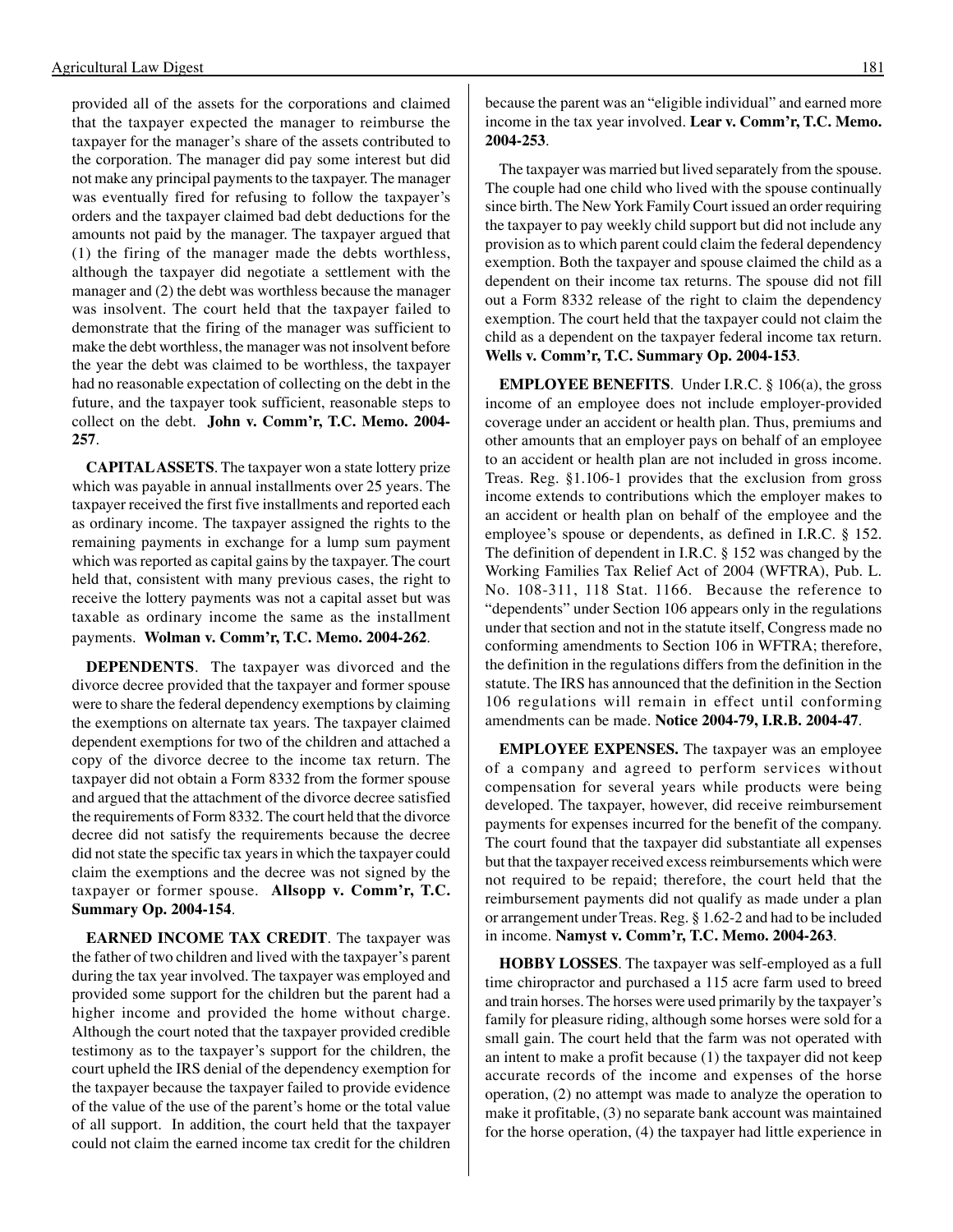the horse business and did not seek expert advice, (5) the losses offset income from other sources and (6) the taxpayer and family used the horses for recreation and personal use. **Montagne v. Comm'r, T.C. Memo. 2004-252**.

**INVOLUNTARY CONVERSIONS**. The taxpayer was a public utility company. The state decided to build a new highway over a portion of land owned by the taxpayer and, under threat of eminent domain, negotiated with the taxpayer for purchase of the property. The purchase price included payment for relocation costs associated with the taxpayer's need to move equipment located on the purchased land. The taxpayer sought a ruling that the portion of the purchase price allocated and used for the relocation costs would not be included in gross income. The IRS ruled that, under Rev. Rul. 58-396, 1958-2 C.B. 403 and Graphic Press, Inc. v. Comm'r, 523 F.2d 585 (9th cir. 1975), the amounts received for relocation would not be included in gross income to the extent the amounts were used for relocation costs. **Ltr. Rul. 200445004, July 16, 2004**.

**MILEAGE DEDUCTION**. The IRS has issued a revenue procedure which provides that the standard mileage rate for 2005 is 40.5 cents per mile for business use, 14 cents per mile for charitable use and 15 cents per mile for medical and moving expense purposes. The revenue procedure also provides rules under which the amount of ordinary and necessary expenses of local travel or transportation away from home that are paid or incurred by an employee will be deemed substantiated under Treas. Reg. § 1.274-5 when a payor (the employer, its agent, or a third party) provides a mileage allowance under a reimbursement or other expense allowance arrangement to pay for such expenses. Use of a method of substantiation described in this revenue procedure is not mandatory and a taxpayer may use actual allowable expenses if the taxpayer maintains adequate records or other sufficient evidence for proper substantiation. **Rev. Proc. 2004-64, I.R.B. 2004-47**.

**PASSIVE ACTIVITY LOSSES**. The taxpayer owned residential rental property and reported a loss of \$2,635 for one tax year which offset income from other sources. The taxpayer's income was \$164,000 for that year and, under I.R.C. § 469(i)(3), the amount of allowed passive losses allowed, \$25,000, was reduced by one-half of the amount of income in excess of \$100,000, eliminating the allowed amount for the taxpayer. (\$164,000-\$100,000 = 64,000; \$64,000 x .5 = \$32,000; \$25,000 - \$32,000 = 0 passive loss allowed) The court held that the taxpayer was not allowed a passive activity loss for the residential rental property. **Rahimi v. Comm'r, T.C. Summary Op. 2004-156**.

**PENSION PLANS.** The IRS has published the cost-of-living adjustments (COLAs), effective on Jan. 1, 2005, applicable to dollar limitations on benefits paid under qualified retirement plans and to other provisions affecting such plans. The maximum limitation for the I.R.C.  $\S$  415(b)(1)(A) annual benefit for defined benefit plans is increased to \$170,000 and the I.R.C.  $\S$  415(c)(1)(A) limitation for defined contribution plans is \$42,000. **Notice 2004-72, I.R.B. 2004-46**.

For plans beginning in November 2004 for purposes of determining the full funding limitation under I.R.C. § 412(c)(7), the corporate bond weighted average is 6.17 percent with the permissible range of 5.56 to 6.17 percent (90 to 100 percent permissible range). The 30-year Treasury securities rate for this period is 5.12 percent, the 90 percent to 105 percent permissible range is 4.61 percent to 5.38 percent, and the 90 percent to 110 percent permissible range is 4.61 percent to 5.63 percent. **Notice 2004-77, I.R.B. 2004-47**.

The taxpayer obtained a loan from the taxpayer's pension plan in 1998 and began making payments on the loan. Later that year, the taxpayer's employment was terminated and, under the employer's rules, no repayments on the loan could be made by the taxpayer. The former employer offset the loan in 2000 by applying the funds in the pension plan against the loan principal. The employer issued a Form 1099-R for 2000 listing the offset loan transaction as a distribution in 2000 from the pension fund. The taxpayer argued that, under I.R.C.  $\S § 402(a)$ ,  $72(p)(1)(A)$ , the distribution was deemed to have occurred in 1998 when the taxpayer stopped making regular payments on the loan because the loan no longer qualified for exception from treatment as a distribution. The court agreed and noted that subsequent regulations have established the rule that pension plan loans become taxable distributions when level amortization payments are not made. **Molina v. Comm'r, T.C. Memo. 2004-258**.

**RETURNS**. The IRS has issued Schedule J (2004), Income Averaging for Farmers and Fishermen; Form 1040A (2004), U.S. Individual Income Tax Return, and instructions; Form 1040EZ (2004), Income Tax Return for Single and Joint Filers With No Dependents; Form 2106-EZ (2004), Unreimbursed Employee Business Expenses; Form 2441 (2004), Child and Dependent Care Expenses, and instructions; Form 4562 (2004), Depreciation and Amortization (Including Information on Listed Property); Form 8812 (2004), Additional Child Tax Credit; Form 8851 (2004), Summary of Archer MSAs; Form 1040-SS (2004), U.S. Self-Employment Tax Return (Including the Additional Child Tax Credit for Bona Fide Residents of Puerto Rico), and instructions; Form 1040EZ (2004), Income Tax Return for Single and Joint Filers With No Dependents, and instructions; Form 4797 (2004), Sales of Business Property (Also Involuntary Conversions and Recapture Amounts Under Sections 179 and 280F(b)(2)), and instructions; and Form 8834 (2004), Qualified Electric Vehicle Credit. The forms are available on the IRS web site, www.irs.gov/formspubs/index.html, in the Forms & Pubs section. The documents are available at no charge and can be obtained (1) by calling the IRS's toll-free telephone number, 1-800-TAX-FORM (1-800-829-3676); (2) through FedWorld on the Internet; or (3) by directly accessing the Internal Revenue Information Services bulletin board at (703) 321-8020.

#### **S CORPORATIONS**

EMPLOYEE. The U.S. Supreme Court has denied certiorari in the following case. The taxpayer was an S corporation with one shareholder who was also the sole officer and director. The taxpayer operated a business of veterinary surgical consultations for other veterinarians. The business operations were performed by the shareholder and the business was located at the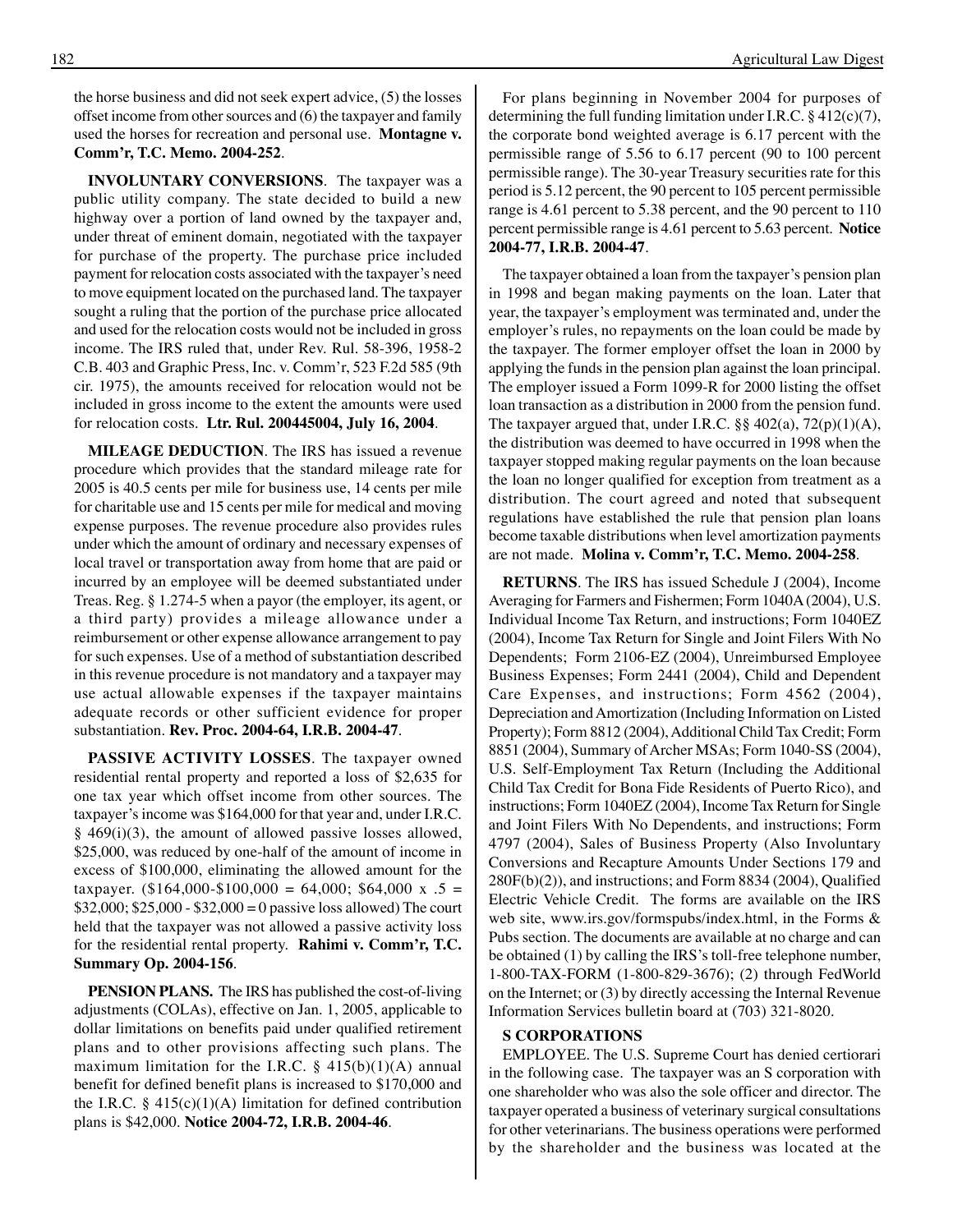#### Agricultural Law Digest 183

shareholder's residence. The corporation did not have a separate bank account and the business and personal income and expenses were handled through the shareholder's personal bank account. The corporation reported income for 1997 and 1998, deductions for compensation paid to officers, but no deductions for wages or salaries. The shareholder reported the shareholder's share of income from the corporation on Schedule K-1 and Schedule E. The corporation did not withhold or pay any employment taxes. The court held that the shareholder was an employee of the taxpayer and the taxpayer was required to withhold, report and pay employment taxes. **Nu-Lock Design, Inc. v. Comm'r, 2004-1 U.S. Tax Cas. (CCH) ¶ 50,138 (3d Cir. 2004),** *aff'g***, T.C. Memo. 2003-52, cert. denied Nov. 11, 2004.** 

TRUSTS**.** An S corporation had two qualified subchapter S trusts as shareholders and had left over subchapter C earnings and profits. The corporation did not have sufficient cash to make cash distributions of the subchapter C earnings and profits and decided to distribute deemed dividends as allowed by Treas. Reg.  $\S$  1.1368-1(f)(3). A deemed dividend is treated as a distribution of the earnings and profits followed by an immediate contribution to the corporation. The issue was whether the trusts had to treat the deemed dividends as income to be distributed to the trust beneficiaries or as addition to principal for purposes of meeting the distribution requirement of I.R.C. § 1361(d)(3)(B). The IRS first noted that, under state law, if a trust agreement does not provide a rule for allocating (between income and principal), an item of income is to be allocated to principal. The IRS ruled that the deemed dividends were not required to be distributed to the trust beneficiaries in order to meet the distribution requirements of I.R.C. § 1361(d)(3)(B). **Ltr. Rul. 200446007, July 14, 2004**.

#### **SAFE HARBOR INTEREST RATES December 2004**

|                                     |      | Annual Semi-annual Quarterly Monthly |      |      |
|-------------------------------------|------|--------------------------------------|------|------|
| <b>Short-term</b>                   |      |                                      |      |      |
| AFR                                 | 2.48 | 2.46                                 | 2.45 | 2.45 |
| 110 percent AFR                     | 2.73 | 2.71                                 | 2.70 | 2.69 |
| 120 percent AFR                     | 2.97 | 2.95                                 | 2.94 | 2.93 |
| Mid-term                            |      |                                      |      |      |
| AFR                                 | 3.54 | 3.53                                 | 3.51 | 3.50 |
| 110 percent AFR                     | 3.92 | 3.88                                 | 3.86 | 3.85 |
| 120 percent AFR                     | 4.28 | 4.24                                 | 4.22 | 4.20 |
| Long-term                           |      |                                      |      |      |
| AFR                                 | 4.68 | 4.63                                 | 4.60 | 4.59 |
| 110 percent AFR 5.15                |      | 5.09                                 | 5.06 | 5.04 |
| 120 percent AFR 5.64                |      | 5.56                                 | 5.52 | 5.50 |
| Rev. Rul. 2004-106, I.R.B. 2004-49. |      |                                      |      |      |

**SOCIAL SECURITY TAX.** The maximum amount of annual wages subject to Old Age Survivors and Disability Insurance for 2005 is \$90,000, with all wages and selfemployment income subject to the medicare portion of the tax. **Notice 2004-73, I.R.B. 2004-46**.

### **STATE REGULATION OF AGRICULTURE**

**WAREHOUSES.** The Nebraska Pubic Service commission (PSC) declared a grain elevator to be insolvent when it discovered that the elevator did not have sufficient grain in storage to meet all obligations. The PSC held hearings on claims made by grain producers and others that they had grain stored in the elevator. Under PSC regulations, 291 Neb. Admin. Code, ch 8, § 001.01D, the proceeds of a failed elevator were to be distributed by the PCS to depositors, storers and owners of grain in the failed elevator on the day the elevator was taken over by the PSC. One claimant based its claim on warehouse receipts for purchases of grain from the elevator. The evidence demonstrated that, although the claimant made advance payments for the grain, the title to the grain was not considered to pass, both by the parties and by industry practice, until the claimant took delivery. The court held that the warehouse receipts for prepayment of grain were insufficient to make the claimant an owner, storer or depositor of grain in the failed elevator. *In re* **Claims Against Atlanta Elevator, Inc. v. Roberts Cattle Co., 685 N.W.2d 477 (Neb. 2004)**.

### **PRODUCT LIABILITY**

**HERBICIDES.** The plaintiff purchased a weed herbicide to use on the plaintiff's commercial tulip bulb production fields. The defendant manufactured the herbicide and had obtained EPA approval for the label. The plaintiff claimed that the herbicide damaged the bulb crops and sued under theories of strict liability and negligence based on an improper label. The evidence showed that the EPA had required a change in the label to state that the herbicide was not to be used on commercial production bulb fields. The defendant argued that the action was preempted by FIFRA because the action was based on the label. The plaintiff argued that *Medtronic, Inc. v. Lohr, 518 U.S. 470 (1996),* held that negligence actions were not preempted by FIFRA. The court noted that subsequent cases in the Ninth Circuit rejected the argument that *Medtronic* had changed the preemption rule; therefore, the plaintiff's action was preempted by FIFRA. **Vanderzanden Farms, LLC v. Dow Agrosciences, LLC, 323 F. Supp.2d 1075 (D. Or. 2004)**.

### **CITATION UPDATES**

**Gacke v. Prok Xtra, L.L.C., 684 N.W.2d 168 (Iowa 2004) (hog confinement facility)** see p. 103 *supra*.